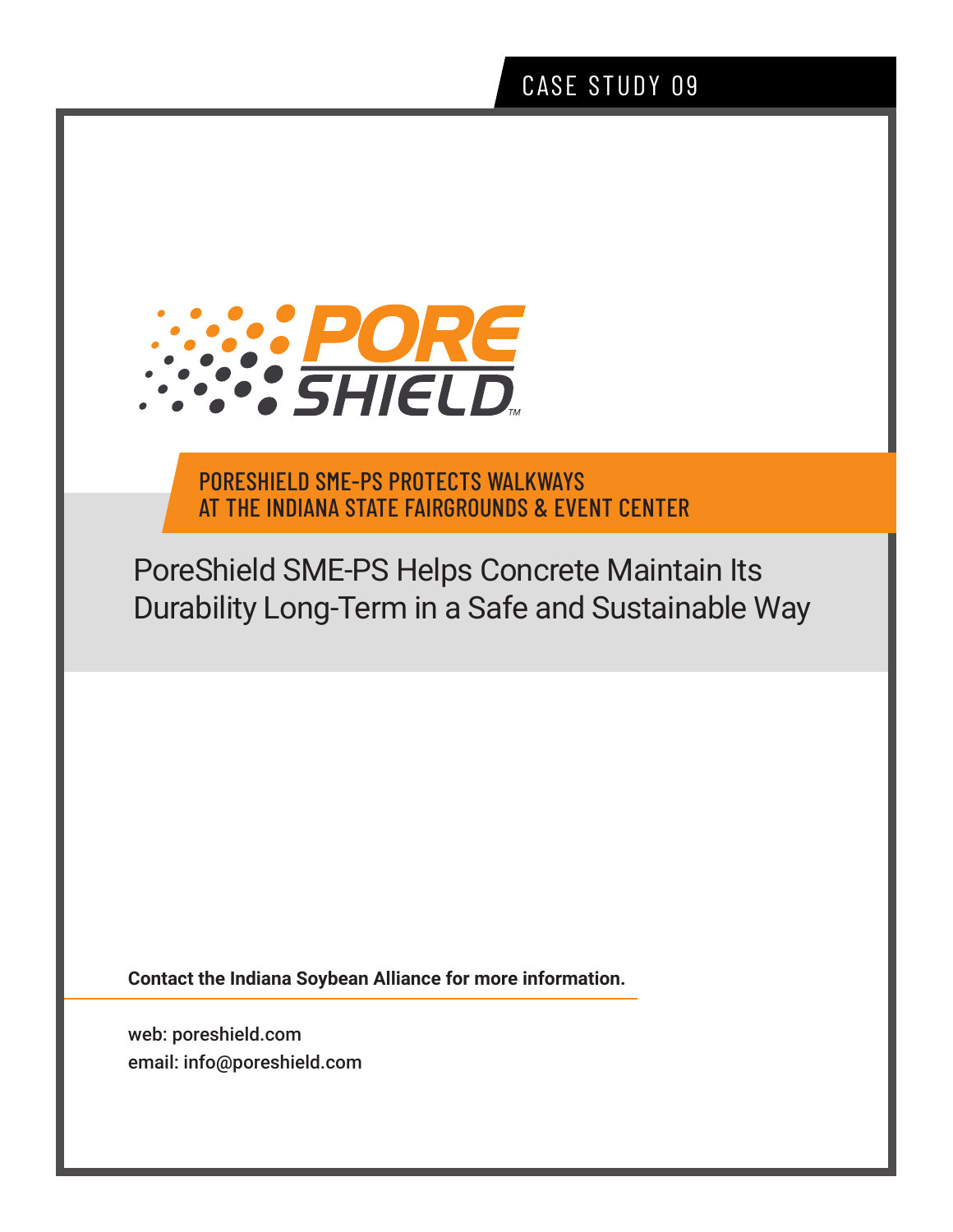

## CASE STUDY 09

# PORESHIELD SME-PS PROTECTS WALKWAYS AT THE INDIANA STATE FAIRGROUNDS & EVENT CENTER

**PoreShield SME-PS Helps Concrete Maintain Its Durability Long-Term in a Safe and Sustainable Way** 

| <b>Details</b>           |                                                    |  |
|--------------------------|----------------------------------------------------|--|
| Location:                | Indiana State Fairgrounds<br>& Event Center        |  |
| Date:                    | July and October 2021                              |  |
| <b>Application Type:</b> | Walkways                                           |  |
| <b>Applicators:</b>      | Indiana Soybean Alliance<br>and Indiana State Fair |  |

#### **Overview**

The concrete at the Indiana State Fairgrounds & Event Center is subject to several potential sources of damage including livestock biowaste, food/beverage waste, and freeze/thaw and salt damage for the exterior walkways and patios. PoreShield SME-PS helps protect it by preventing the moisture and ions from these hazards from getting into the concrete and causing cracking or other damage.

In July 2021, PoreShield SME-PS was first applied to concrete pavements outside the Glass Barn, a unique educational center filled with fun, interactive exhibits on Indiana farming at the Indiana State Fairgrounds & Event Center. This high-traffic, public area of the fairgrounds also must maintain a certain aesthetic.

#### **Easy Application**

Applied topically, PoreShield absorbs deep into concrete and creates a fluid, hydrophobic barrier inside the pore network of concrete surrounding Portland cement concrete pavement (PCCP) joints. Once absorbed into the concrete pores, PoreShield blocks fluid and ion ingress and provides long-lasting concrete protection.

During the PoreShield SME-PS application at the Glass Barn, applicators noted how easy and safe PoreShield was to apply. Matt Keller, marketing outreach manager for the Indiana Soybean Alliance, was one of the applicators who applied PoreShield SME-PS to the pavement area surrounding the facility.

Prior to the application, Keller pressure-washed the concrete slabs surrounding the facility. He and two interns returned several days later to apply PoreShield with backpack sprayers.

"It took all-in probably five hours to apply the PoreShield using backpack sprayers and cans of the product," said Keller. "It went on easily and smoothly as we sprayed it over the surface  $-$  it was really simple."